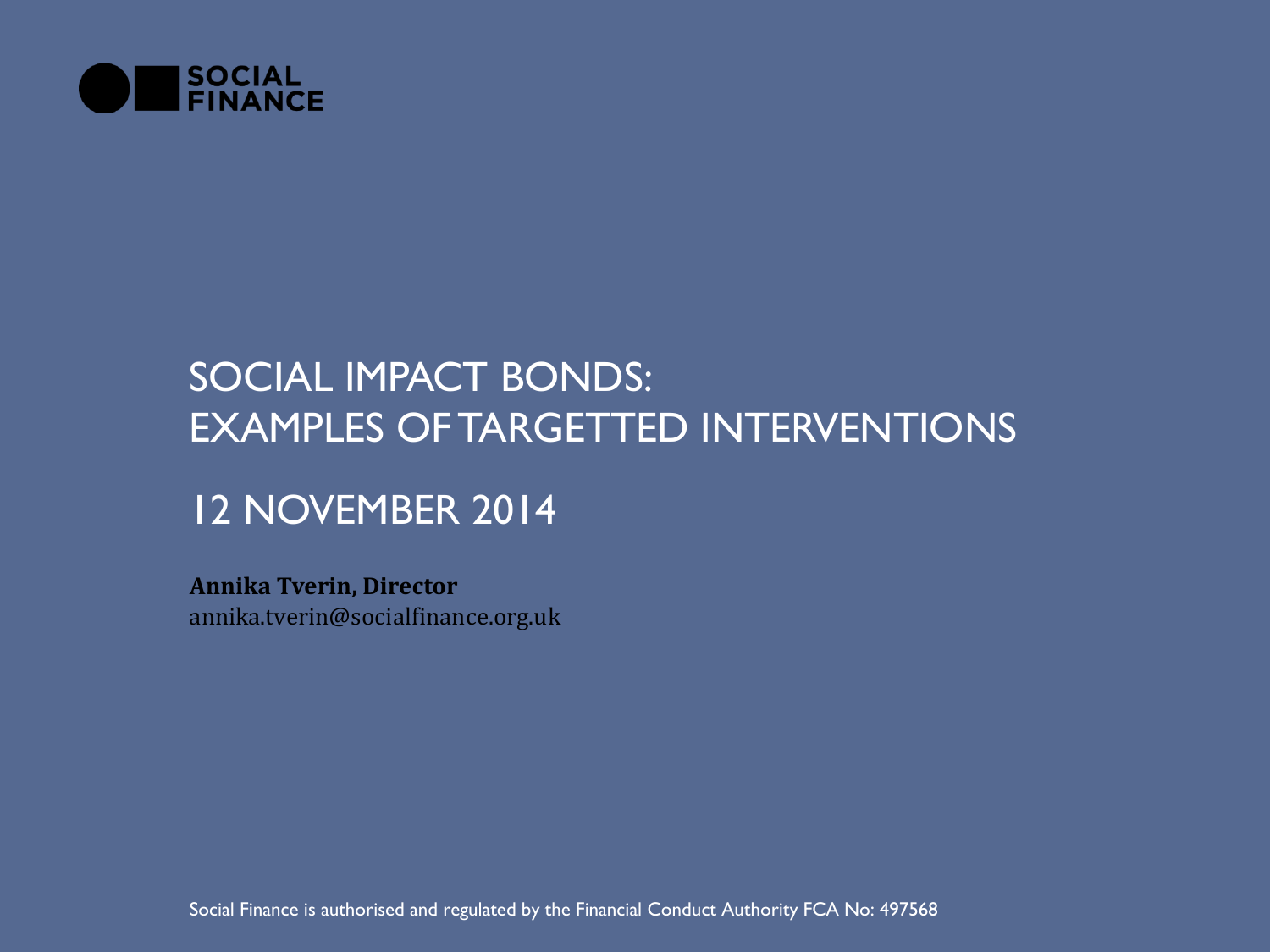Social Finance is an independent, not-for-profit organisation that partners with *government*, the *social sector* and the *financial community* to find better ways of tackling social problems in the UK and beyond

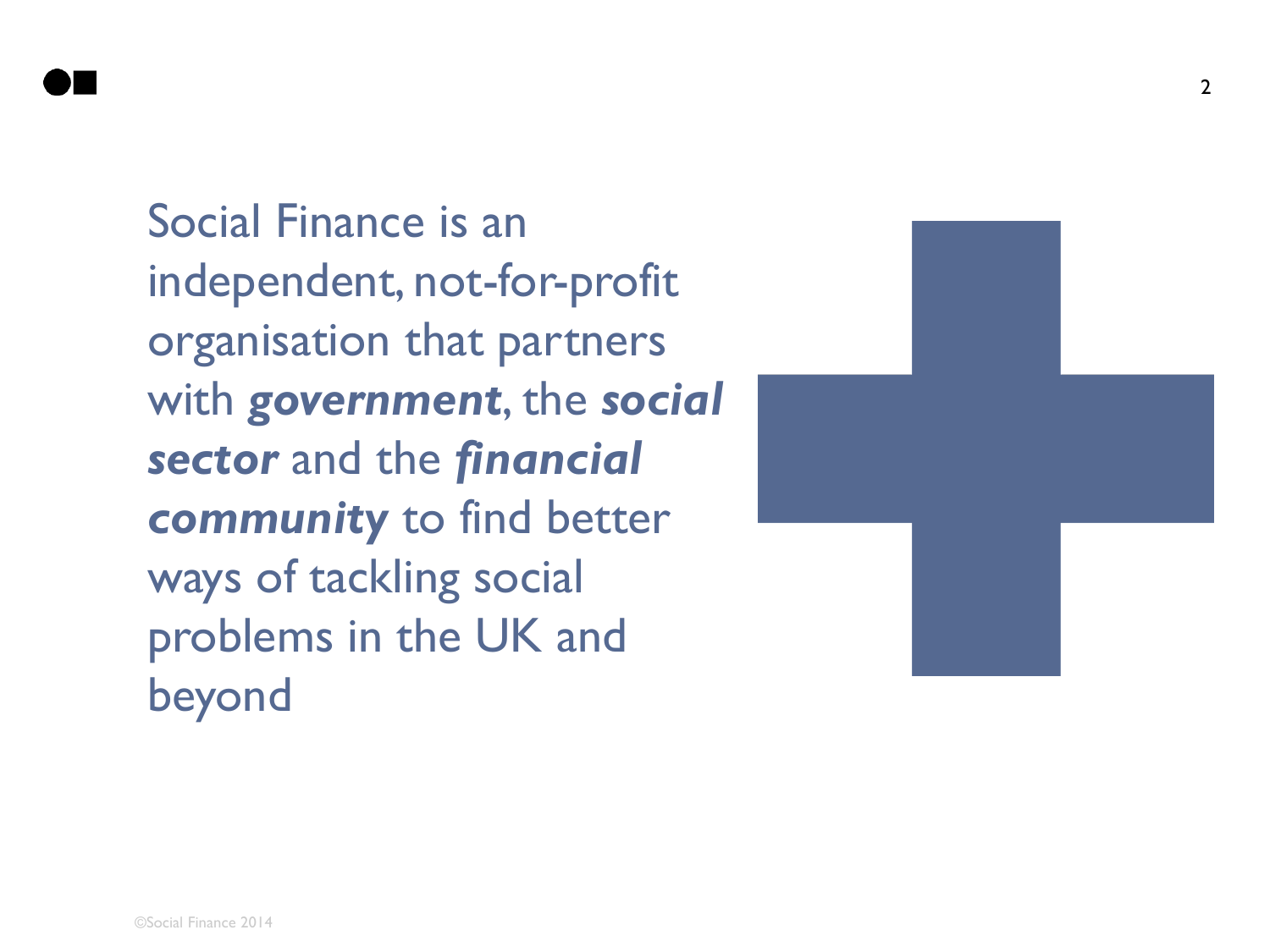

## OUR MISSION IS TO DEVELOP AND BUILD FUNDING MODELS TO TACKLE ENTRENCHED SOCIAL PROBLEMS



DELIVER SCALABLE AND SUSTAINABLE SOCIAL CHANGE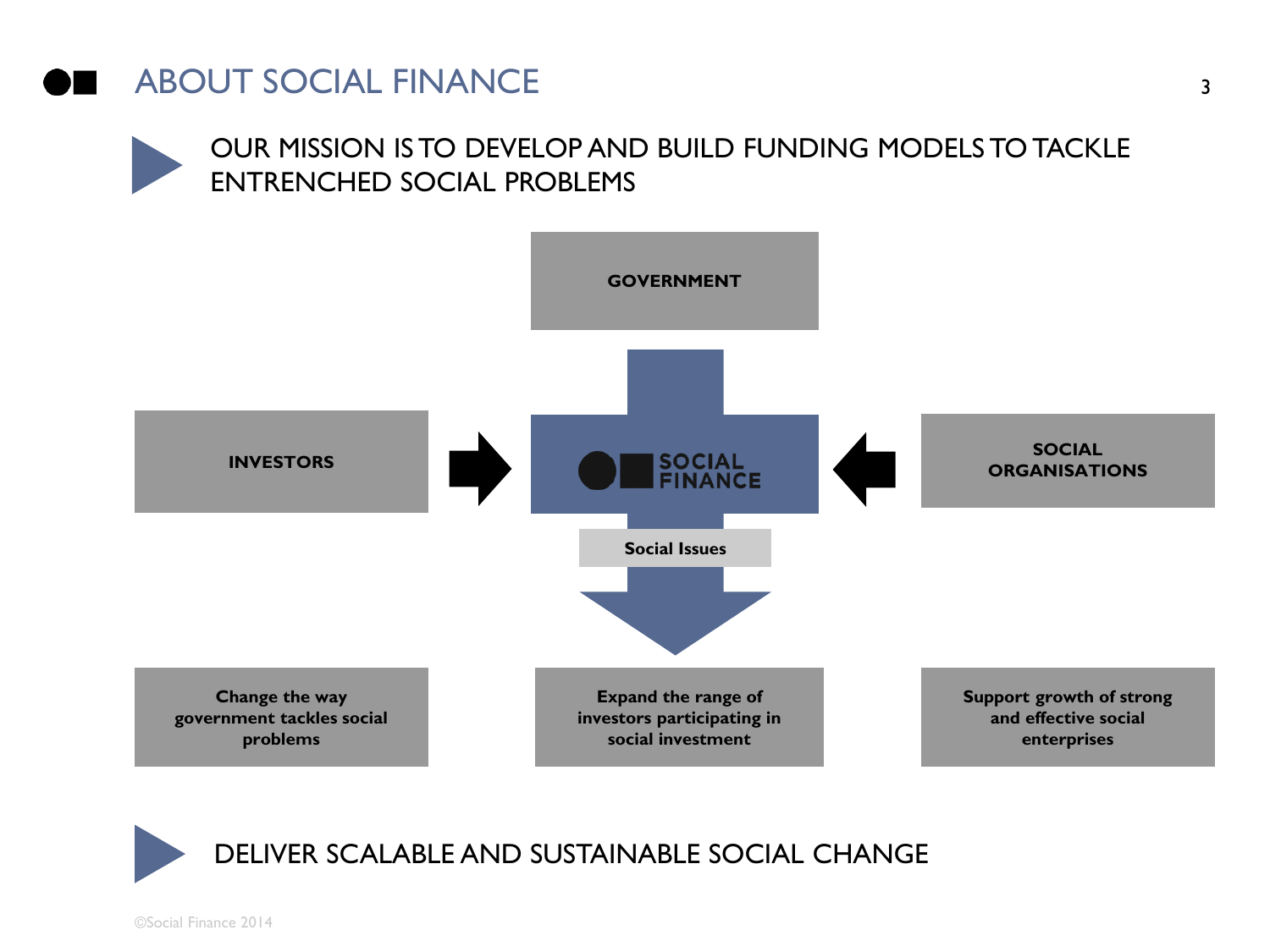

# PETERBOROUGH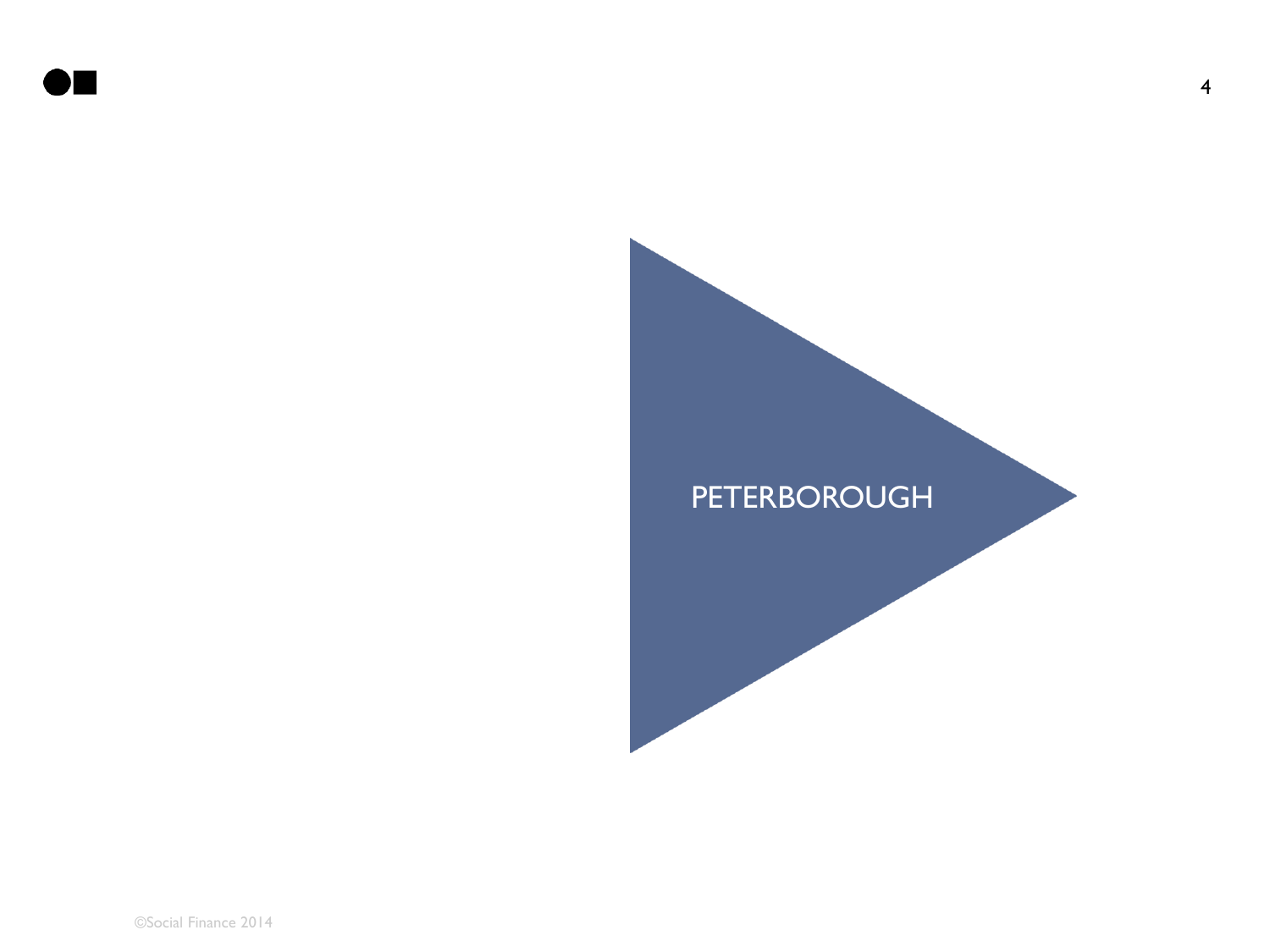**As a partner in the One Service, Social Finance coordinates and performance manages the consortium of service providers delivering the intervention.**

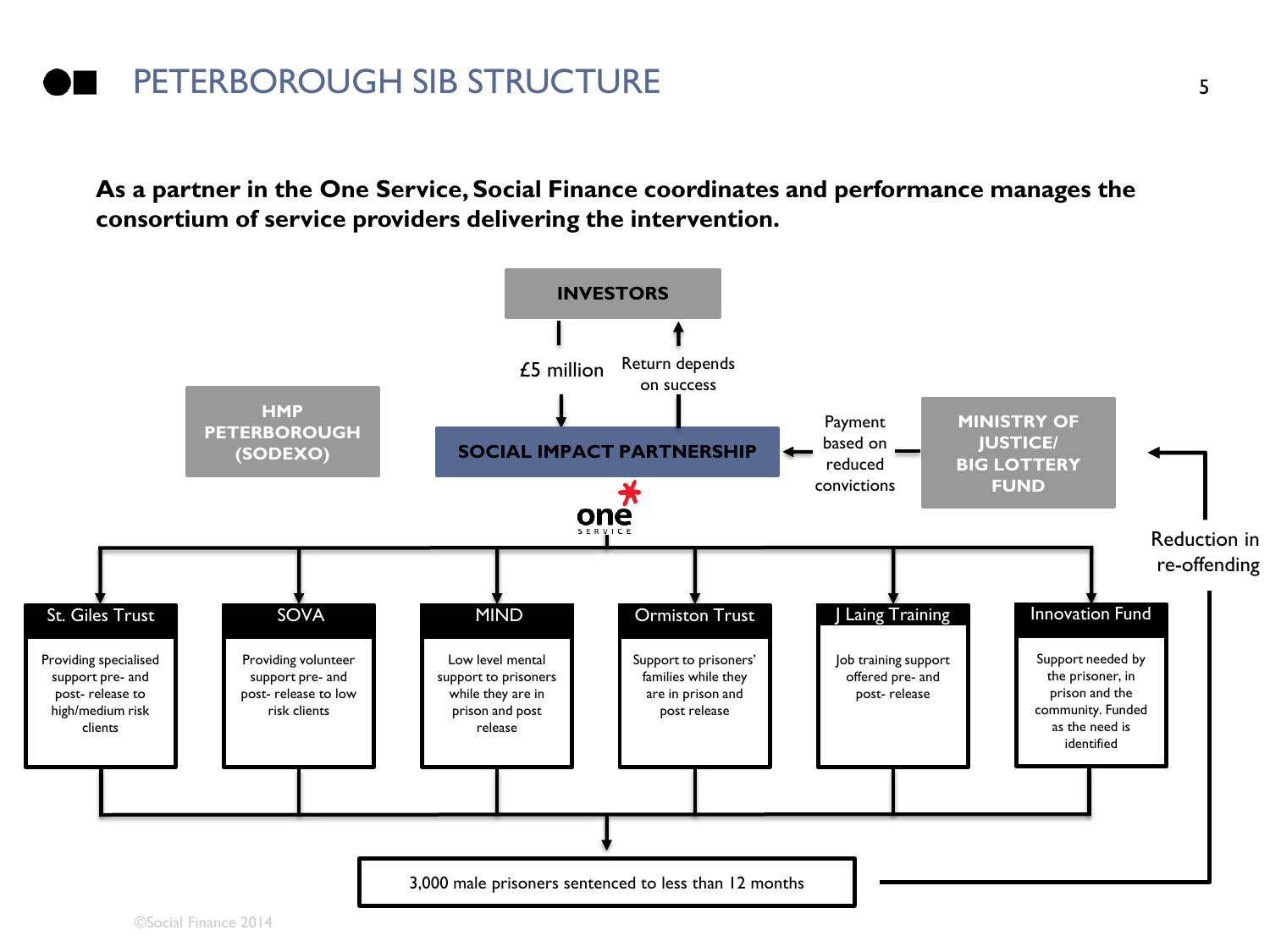

- In August 2014 the first cohort results were announced, demonstrating *an 8.4% reduction in reconviction events* relative to the comparable national baseline
- The project is on course to receive outcome payments in 2016, with expectations of investors receiving capital plus a return
- *"There are many lessons that we need to learn from this bold experiment, from its data driven rigour, to its clear value base, to its ability to contend flexibly with complex social issues",* Julian Corner, CEO of the LankellyChase Foundation (SIB investor)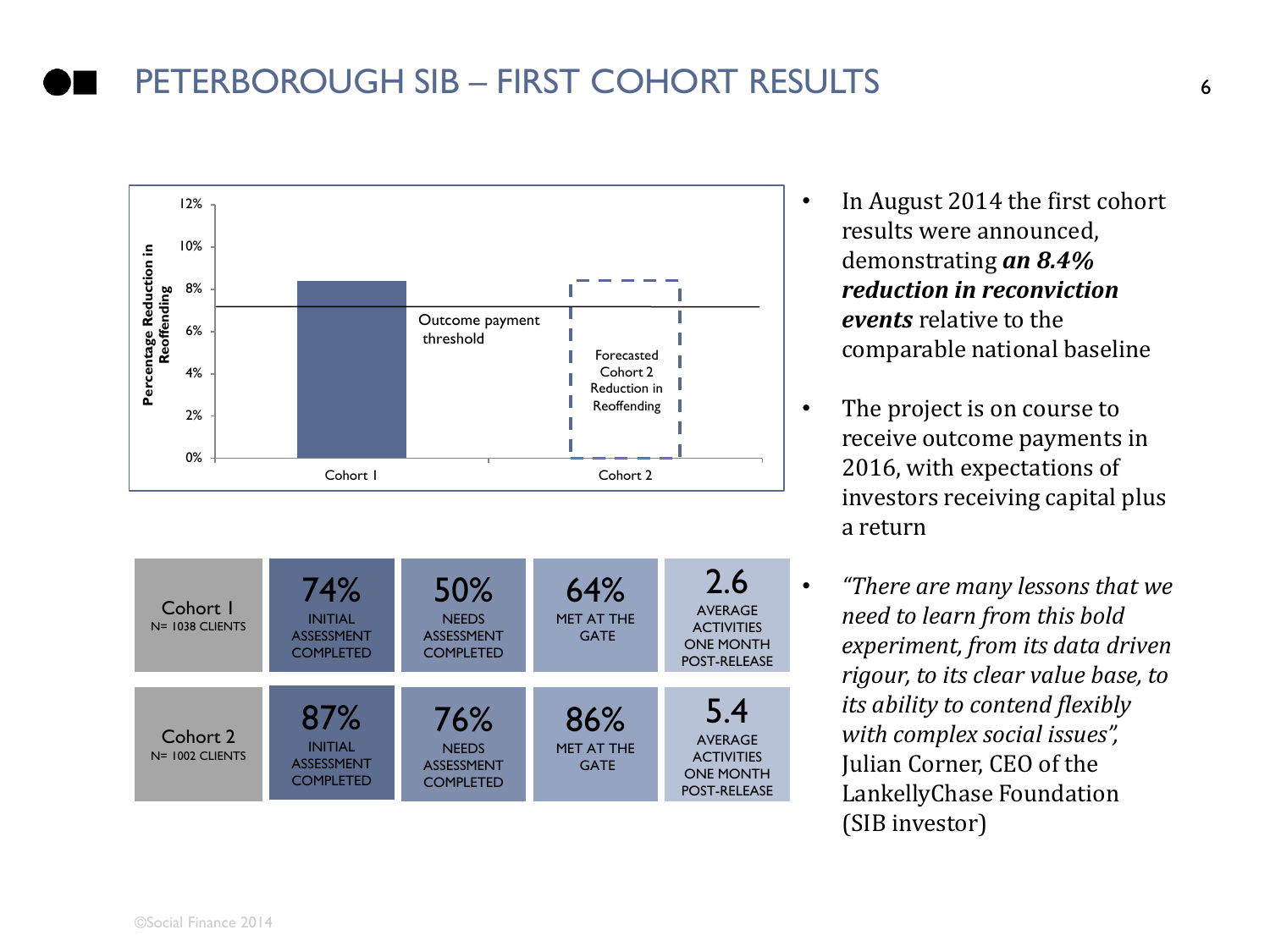

# UK SIB MARKET 2014-15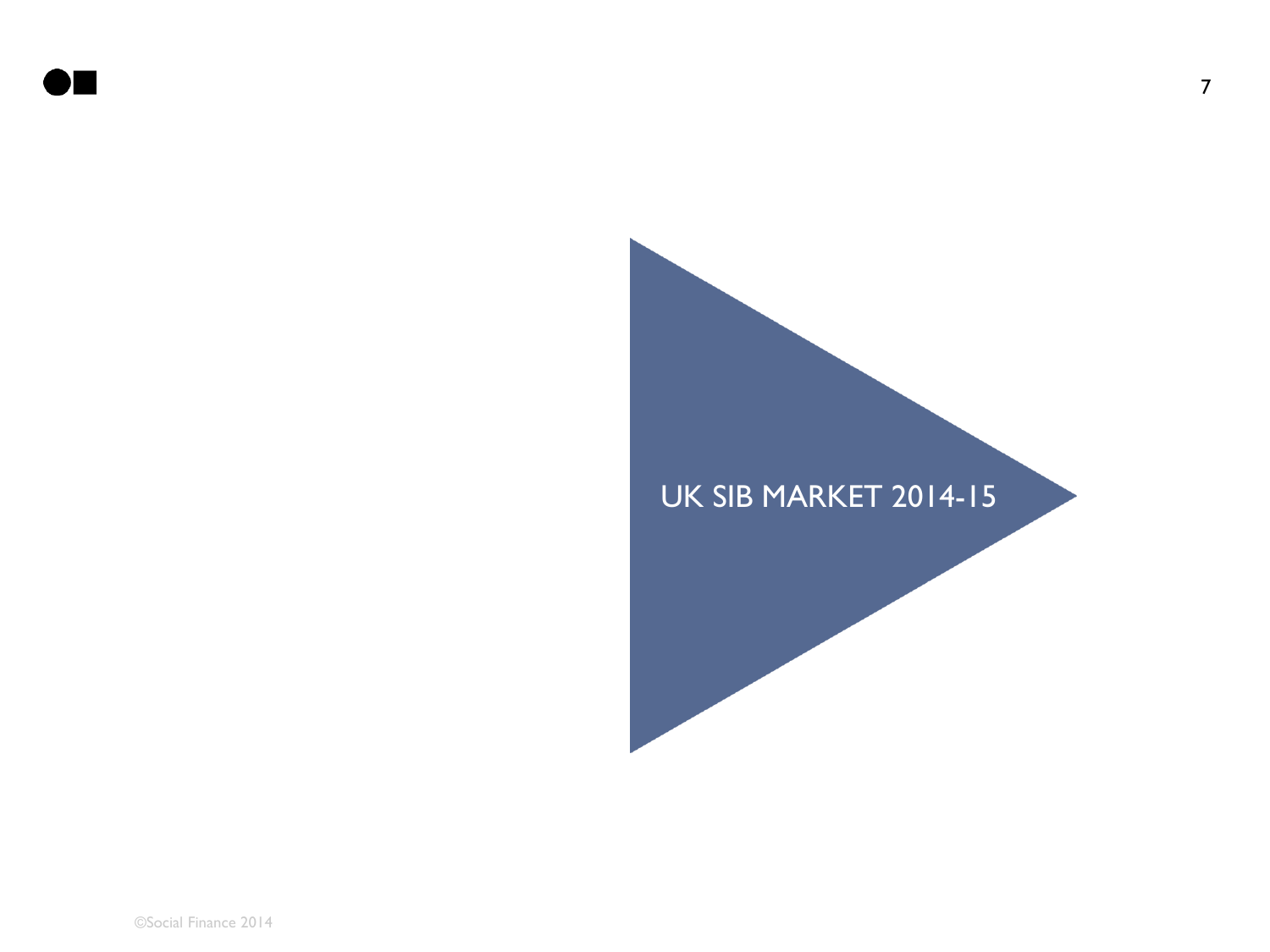# **UK SIB LANDSCAPE – OVERVIEW**

|               | <b>SIB</b>                       | <b>Social Issue</b>                   | <b>Commissioner</b>               | <b>Total</b>    | <b>SF</b><br>managed | <b>Risk</b>           |                                                                                                                     | <b>Recycled</b><br><b>Payments</b> | Single/<br><b>Multiple</b><br><b>Drawdowns</b> | <b>IRR</b>  |
|---------------|----------------------------------|---------------------------------------|-----------------------------------|-----------------|----------------------|-----------------------|---------------------------------------------------------------------------------------------------------------------|------------------------------------|------------------------------------------------|-------------|
|               |                                  |                                       |                                   |                 |                      | <b>Service Design</b> | <b>Service Delivery</b>                                                                                             |                                    |                                                |             |
|               | Peterborough                     | Criminal justice                      | Central                           |                 |                      | Innovative            | Partnership of national and local charities<br>(MIND, St Giles Trust, Ormiston Trust, John<br>Laing Training, SOVA) | No                                 | Multiple                                       | $7.5 - 13%$ |
| Existing SIBs | <b>Essex</b>                     | Looked After Children Local Authority |                                   |                 |                      | Evidence-based        | Large national charity (Action for Children)                                                                        | Yes                                | Multiple                                       | $8 - 12%$   |
|               | <b>DWP Innovation Fund NEETs</b> |                                       | Central                           | $\overline{10}$ | $\mathbf{2}$         | Evidence-based        | National charities (Adviza and Teens and<br>Toddlers)                                                               | Yes                                | Multiple                                       | n.a.        |
|               | <b>GLA Homelessness</b>          | <b>Homelessness</b>                   | Central                           |                 |                      | Innovative            | Local charities (St Mungo's and Thames Reach)                                                                       | Yes                                | n.a.                                           | n.a.        |
|               | <b>Manchester City</b>           | Looked After Children Local Authority |                                   |                 |                      | Evidence-based        | Large national charity (Action for Children)                                                                        | Yes                                | n.a.                                           | n.a.        |
|               | <b>IAAM</b>                      | Looked After Children Central         |                                   |                 |                      | Innovative            | Partnerships of charities (Voluntary Adoption<br>Agencies)                                                          | Yes                                | n.a.                                           | n.a.        |
| Future SIBs   | <b>Building Connections</b>      | Loneliness                            | <b>Local Authority</b><br>and CCG |                 |                      | Innovative            | Local branch of national charity (AgeUK<br>Herefordshire and Worcestershire)                                        | Yes                                | Multiple                                       | $7 - 10%$   |
|               | <b>End of Life Care</b>          | End of Life Care                      | <b>Local Authority</b><br>and CCG |                 |                      | Evidence-based        | Large national charity and local NHS Trust<br>(Marie Curie and Sandwell and West<br>Birmingham Hospitals NHS Trust) | Yes                                | Single                                         | Up to 10%   |
|               | <b>Fair Chance Fund</b>          | Youth homelessness                    | Central                           | $6 - 10$        | 3                    | Evidence-based        | Local charities                                                                                                     | Yes                                |                                                |             |
|               | Youth Engagement<br>Fund         | <b>NEETs</b>                          | Central                           | $6 - 10$        |                      | Evidence-based        | Range of local and national charities                                                                               | Yes                                | Not clear yet                                  |             |
|               | Total UK (max)                   |                                       |                                   | 37              | 10                   |                       |                                                                                                                     |                                    |                                                |             |



CAPITAL IS AT RISK IN SIBS. HOWEVER, NOT ALL CAPITAL IS DRAWN DOWN AND HENCE NOT 100% OF CAPITAL IS AT RISK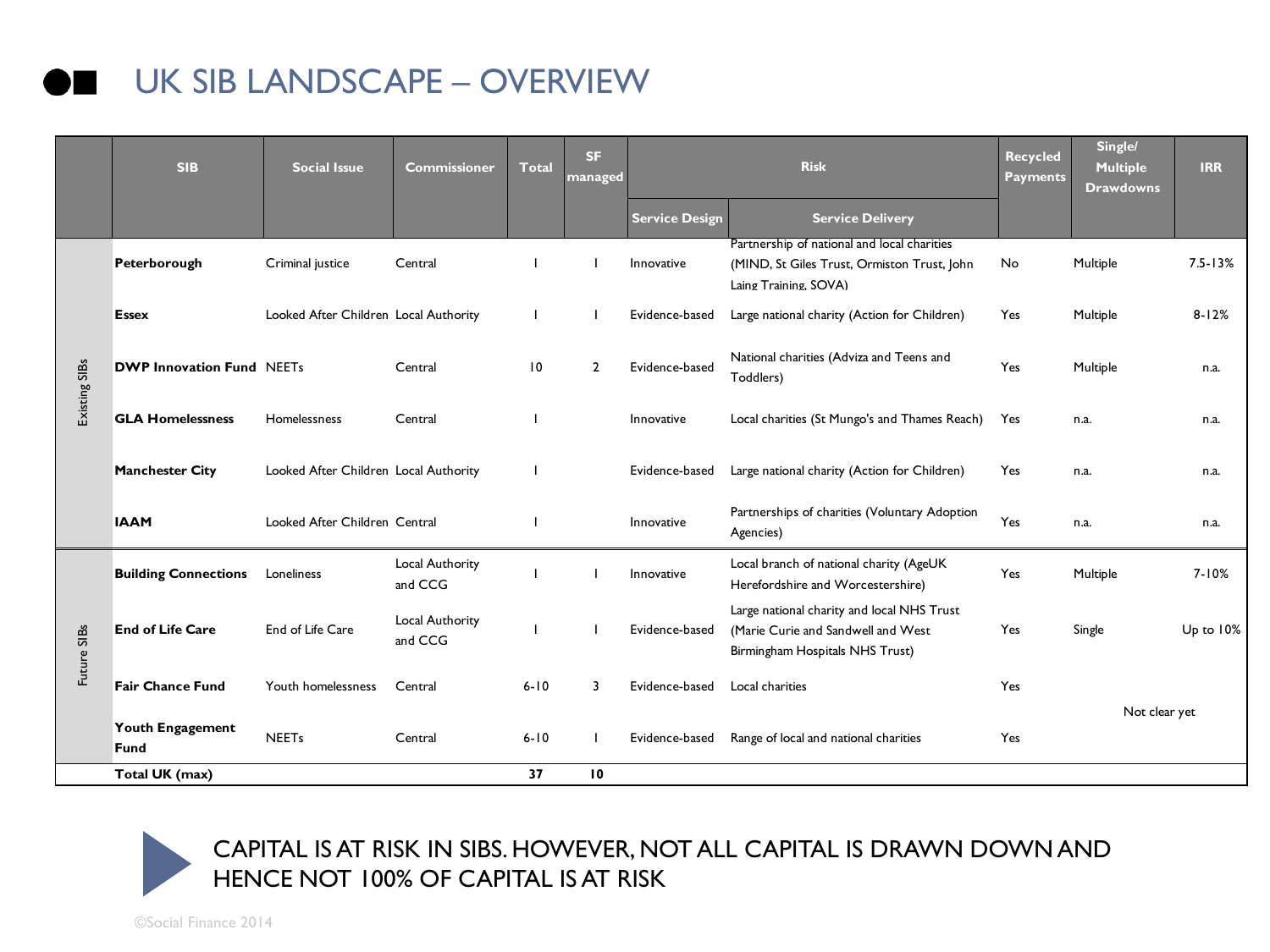

# FAIR CHANCE FUND YOUTH ENGAGEMENT FUND

9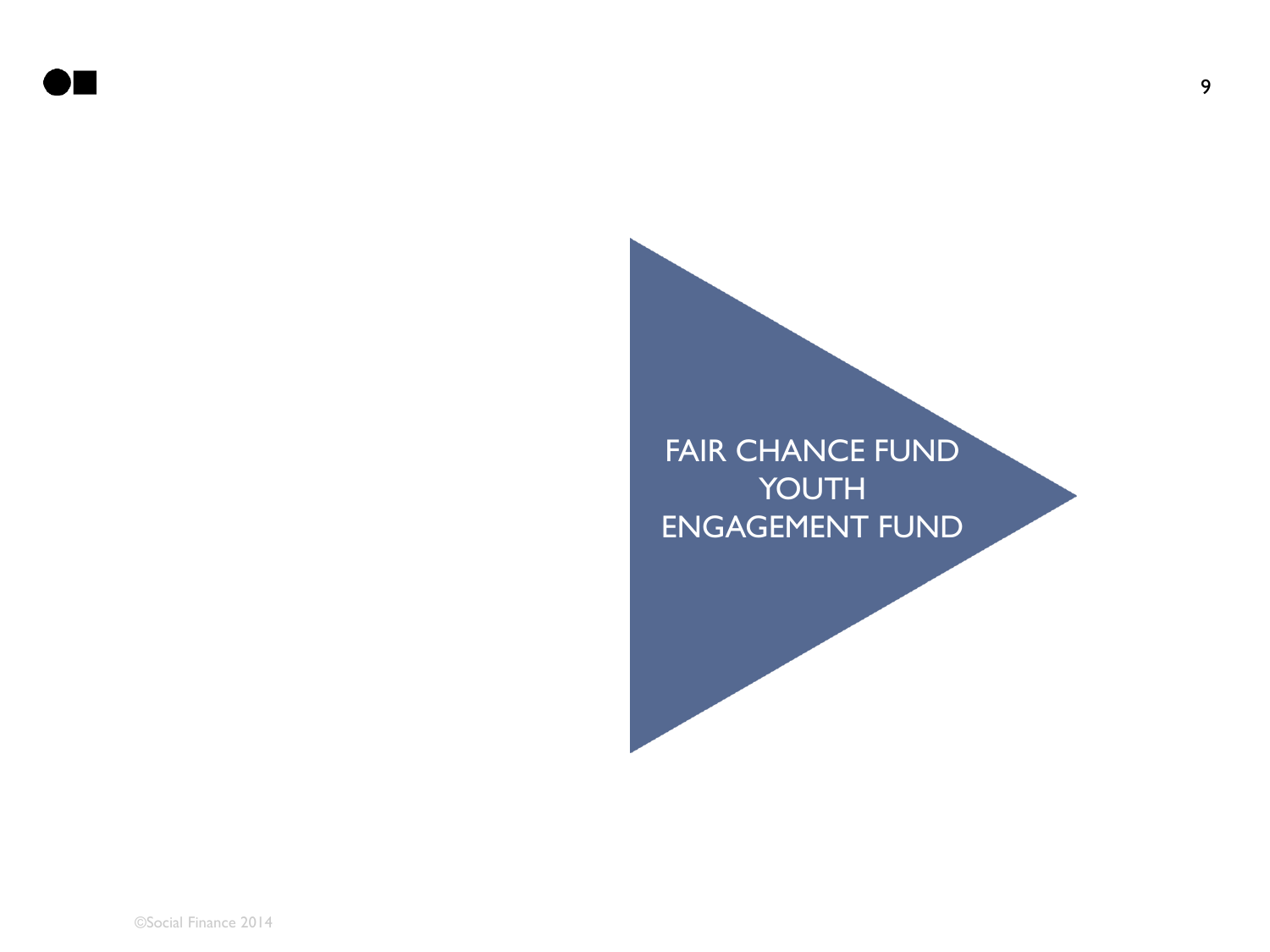# HOMELESSNESS AMONG YOUNG ADULTS REMAINS A SIGNIFICANT SOCIAL ISSUE IN ENGLAND

| <b>SIZE</b>  | Around 60,000 young adults aged 18-24 in England<br>experience homelessness each year 1<br>Majority receive support from statutory services, housing<br>associations and through existing supported housing<br>Official figures are likely to under-represent the true picture due to a<br>high degree of hidden homelessness e.g. sofa surfing                                                                                                                                                                            |
|--------------|----------------------------------------------------------------------------------------------------------------------------------------------------------------------------------------------------------------------------------------------------------------------------------------------------------------------------------------------------------------------------------------------------------------------------------------------------------------------------------------------------------------------------|
| <b>NEEDS</b> | Needs of young adults who are homeless are often<br>complex $2$<br>Around 40% of homeless young adults are also not in education,<br>training or employment<br>Substance abuse and mental health issues affect around 1 in 5 young<br>homeless people<br>73% of homelessness organisations indicated that there were not<br>enough support services available for young adults with high support<br>needs<br>6 in 10 homelessness organisations were unable to support a young<br>person due to limited capacity last year |

*<sup>1</sup> Deborah Quilgars, Suzanne Fitzpatrick and Nicholas Pleace, "Ending youth homelessness: Possibilities, challenges and practical solutions" University of York, July 2011*

*<sup>2</sup> Homeless Link; Young and Homeless: 2013, January 2014*

Ш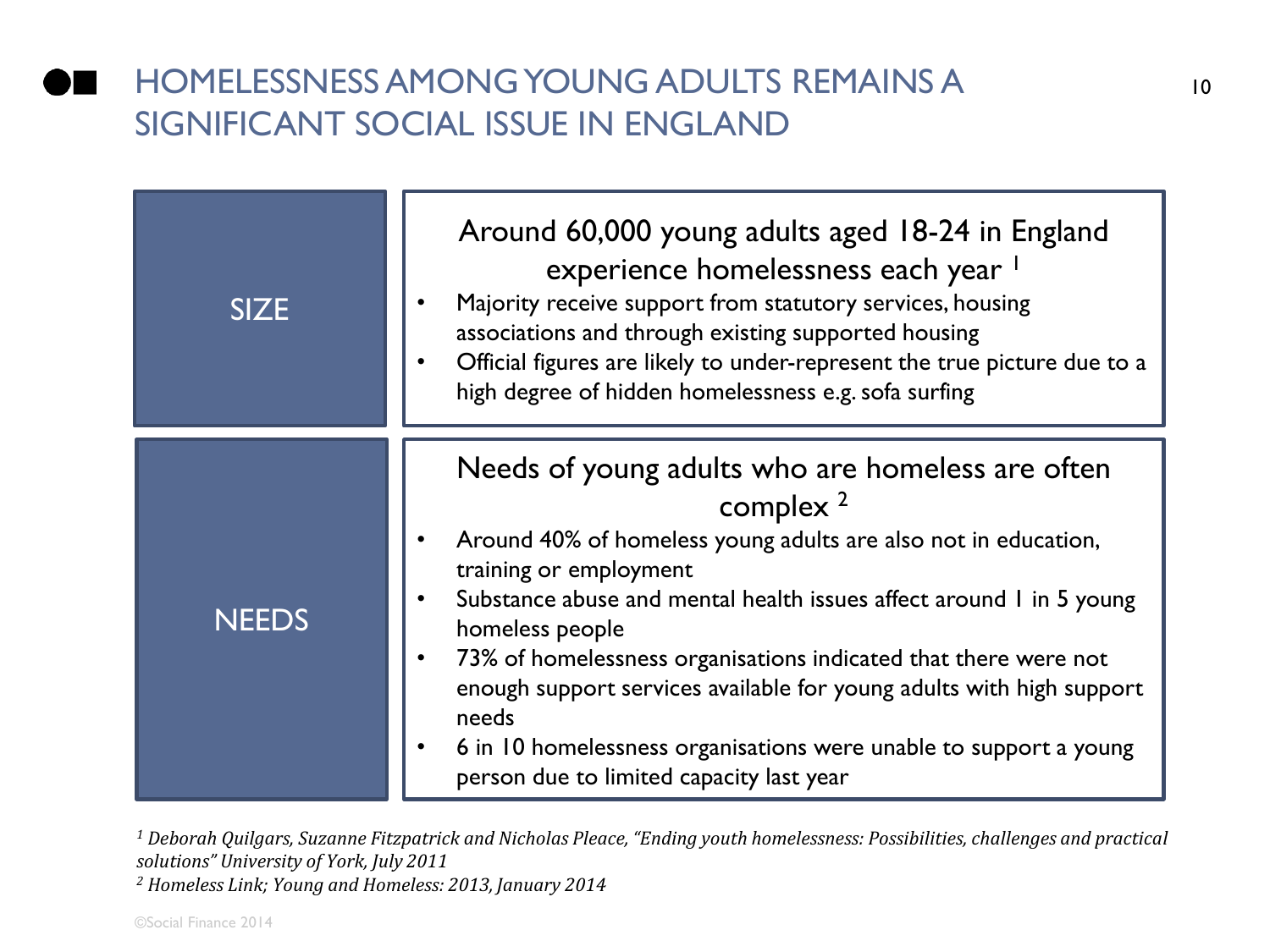

# OUTCOME PAYMENTS

| <b>OUTCOME</b>                                                    | <b>MAX</b><br><b>TARIFF</b> | <b>EVIDENCE</b>                                         |
|-------------------------------------------------------------------|-----------------------------|---------------------------------------------------------|
|                                                                   |                             |                                                         |
| <b>INITIAL ASSESSMENT</b> (cannot be bid at discount)             |                             |                                                         |
| Initial Assessment Fee                                            | £500<br>£500                | Summary report / assessment                             |
| <b>Second Assessment</b>                                          |                             | Summary report / assessment                             |
| $\blacksquare$ Third assessment                                   | £200                        | Summary report / assessment                             |
| Maximum Assessment Fee Payment                                    | £1,200                      |                                                         |
| <b>ACCOMMODATION OUTCOMES</b>                                     |                             |                                                         |
| Move into accommodation                                           | £500                        | Tenancy / written agreement / letter from family member |
| Accommodation sustained for 3 months                              | £1,500                      | Tenancy / written agreement / letter from family member |
| Accommodation sustained for 6 months                              | £1,500                      | Tenancy / written agreement / letter from family member |
| Accommodation sustained for 12 months                             | £1,500                      | Tenancy / written agreement / letter from family member |
| Accommodation sustained for 18 months                             | £1,500                      | Tenancy / written agreement / letter from family member |
| Maximum total accommodation payment:                              | £6,500                      |                                                         |
|                                                                   |                             |                                                         |
| <b>EDUCATION AND TRAINING OUTCOMES</b>                            |                             |                                                         |
| Entry into Education or Training                                  | £500                        | Letter from education provider                          |
| First Entry Level Qualification                                   | £1,500                      | Qualification certificate                               |
| Level I Qualification (e.g. NVQ, single GCSE)                     | £2,500                      | Qualification certificate                               |
| Full Level 2 Qualification (e.g. 5 GCSE A*-C inc English & Maths) | £3,500                      | Qualification certificate                               |
| <b>Maximum Total Education Payment</b>                            | £8,000                      |                                                         |
|                                                                   |                             |                                                         |
| <b>EMPLOYMENT OUTCOMES</b>                                        |                             |                                                         |
| 6 weeks volunteering (6-16 hours)                                 | £500                        | Letter from organisation                                |
| 13 weeks volunteering (6-16 hours)                                | £500                        | Letter from organisation                                |
| 20 weeks volunteering (6-16 hours)                                | £250                        | Letter from organisation                                |
| 26 weeks volunteering (6-16 hours)                                | £250                        | Letter from organisation                                |
| Entry into Employment                                             | £500                        | Contract / letter from employer                         |
| 13 weeks part-time employment                                     | £3,000                      | Payslips / letter from employer                         |
| 26 weeks part-time employment                                     | £2,000                      | Payslips / letter from employer                         |
| 13 weeks full-time employment                                     | £4,500                      | Payslips / letter from employer                         |
| 26 weeks full-time employment                                     | £3,500                      | Payslips / letter from employer                         |
| <b>Maximum Total Employment Payments</b>                          | £15,000                     |                                                         |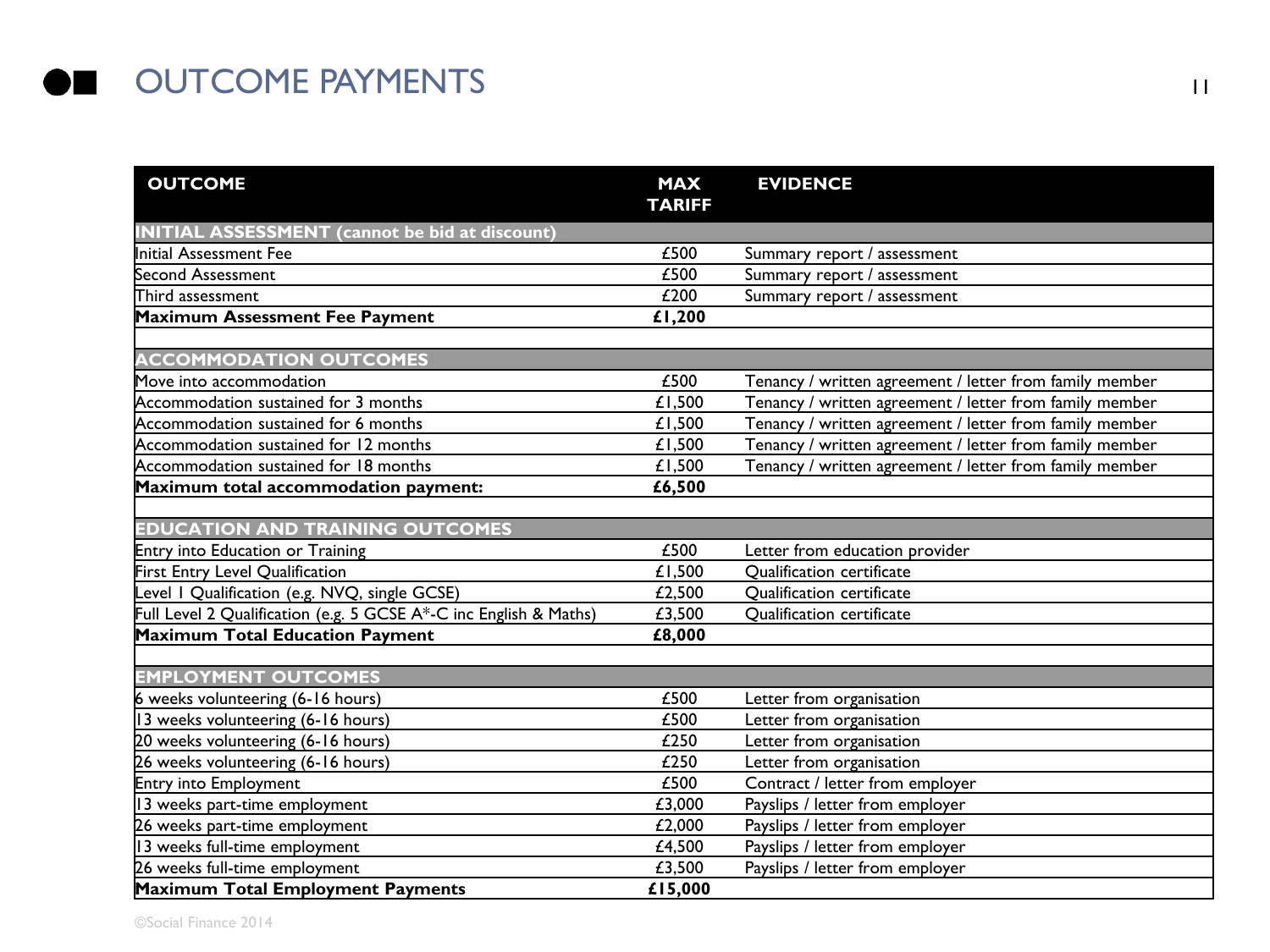# DISADVANTAGED YOUTH AT RISK OF BECOMING NEETS 12

### **13.6% of young people in England are NEET.**

Partners bidding for the Youth Engagement Fund must demonstrate that they will target the most disadvantaged in society who are at risk of becoming long term NEET. This is a diverse group, and partners will work with 14-17 year olds who present a range of risk factors in order to prevent them becoming NEET or to improve the employability of those who are already NEET.

### **Young people NEETs**

 $1/3$  have suffered depression

 $20\mathrm{X}$  more likely to be convicted of a crime

 $6x$  less likely to have qualifications

### **Risk factors**

- History of offending or who have been identified as being at a high risk of becoming an offender
- In care, or are care leavers
- Left school or are likely to leave school with few or no qualifications
- Behavioural or mental health issues
- Have high levels of absence from school
- In a gang
- Teenage parents
- No fixed abode
- Using or have used drugs
- Have a learning difficulty and/or disability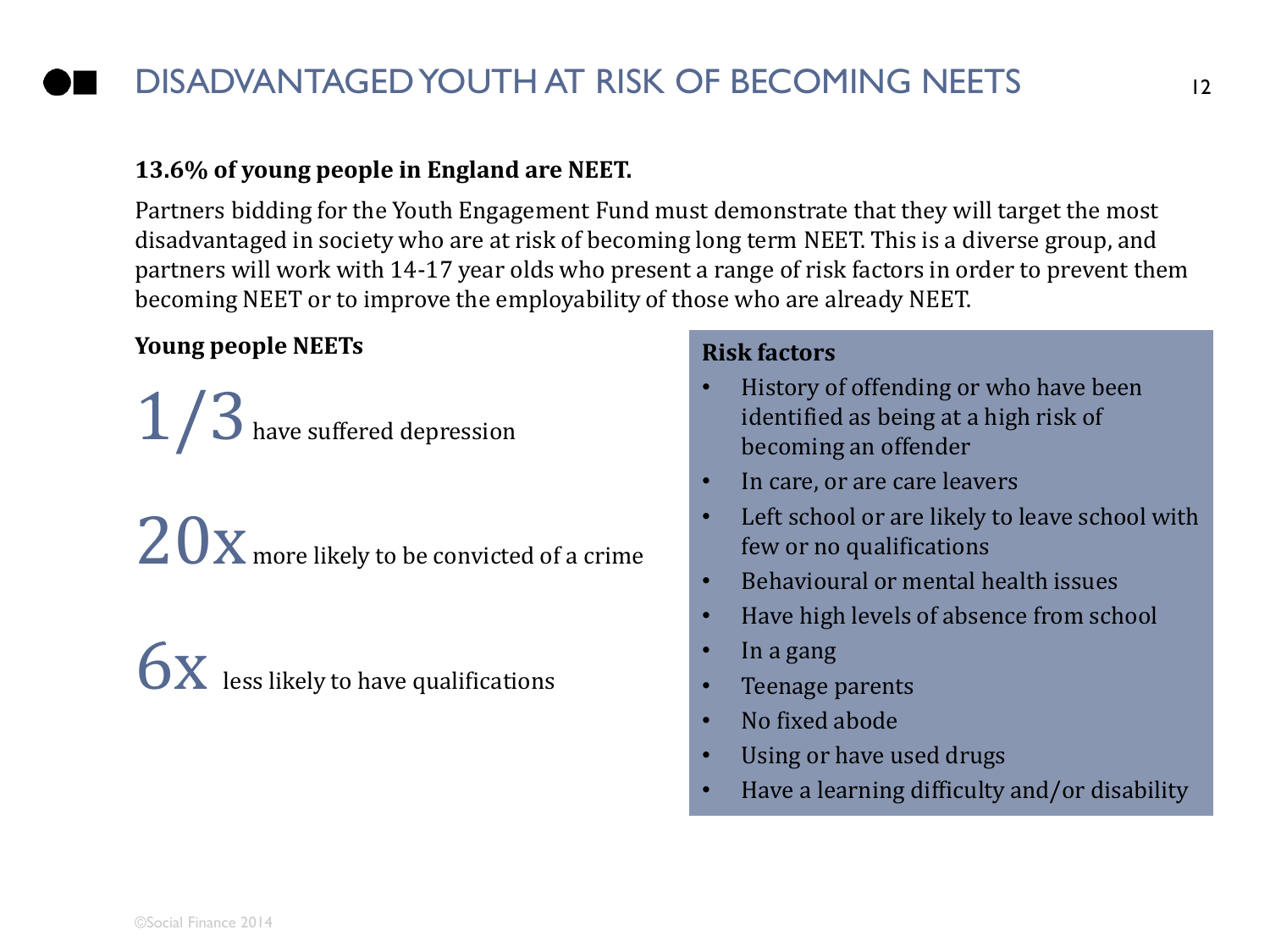# YEF: PBR PROGRAMME FOCUSED ON TACKLING NEETS

The **Youth Engagement Fund** has been established to fund innovative preventative interventions that will improve outcomes for young people between the ages of 14 and 17 across England. It builds on the DWP Innovation Fund Rounds 1 and 2.

### **Objectives**

- 1. Help young people aged 14-17 who are disadvantaged to succeed in education, training and employment
- 2. Enable local stakeholders to use their resources more effectively to support disadvantaged young people and reduce NEETs
- 3. Test ability of payment by results approach involving social investors to drive improved outcomes and generate benefit savings
- 4. Support the development of the social investment market, build the capacity of VCSEs and contribute to the evidence base for SIBs

### **Key Facts**

- £16m fund set up by Cabinet Office, DWP and MoJ
- Aims to support 18,000 young people
- Will pay for outcomes based on the same rate card as for Innovation Fund Round 2
- Outcomes include improved attendance, attitude and behaviour at school, achievement of NQF qualifications and employment
- Supports three-year programmes running from Spring 2015



YOUTH ENGAGEMENT FUND OFFERS THE OPPORTUNITY TO SUPPORT YOUNG ADULTS TO ACHIEVE BETTER LONG TERM LIFE OUTCOMES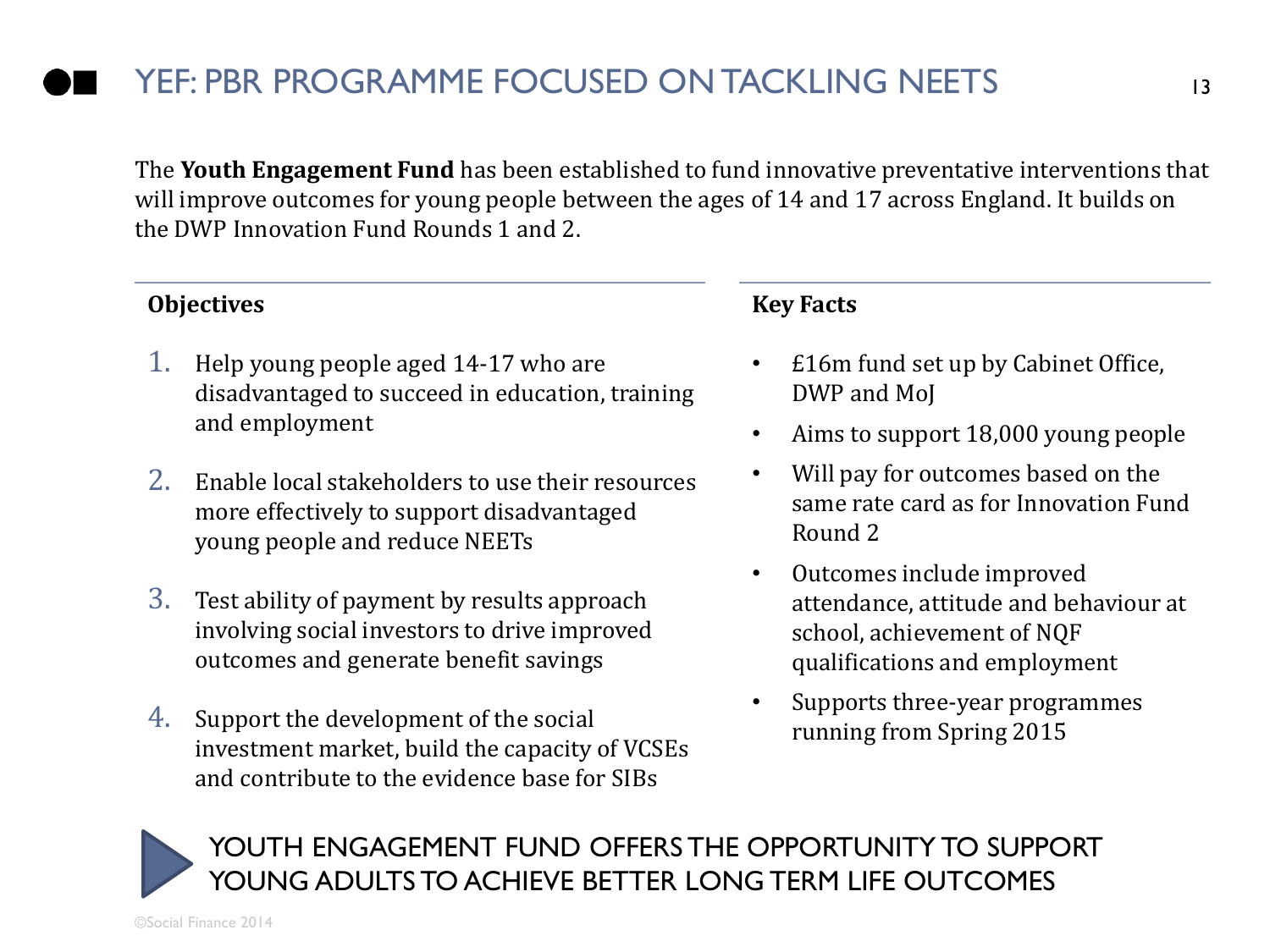

| <b>Nature of outcome</b>                                       | <b>YEF Tariff</b> | <b>IF R2 Tariff</b> | % Change |
|----------------------------------------------------------------|-------------------|---------------------|----------|
| Age 14 and 15                                                  |                   |                     |          |
| Improved attitude to school/education                          | £400              | £700                | $-43%$   |
| Improved attendance at school (for persistently absent pupils) | £1,400            | £ $1,400$           | $0\%$    |
| Improved behaviour at school                                   | £1,100            | £1,300              | $-15%$   |
| QCF accredited entry level qualifications (below GCSE)         | £1,000            | £900                | 11%      |
|                                                                |                   |                     |          |
| Age 16+                                                        |                   |                     |          |
| Improved attitude to school/education                          | £400              | £700                | $-43%$   |
| <b>Basic Skills</b>                                            | £1,000            | £900                | 11%      |
| First QCF Level 1 Qualification                                | £1,500            | £1,100              | 36%      |
| First QCF Level 2 Qualification                                | £3,900            | £3,300              | 18%      |
| First QCF Level 3 Qualification                                | £2,700            | £5,100              | $-47%$   |
| Entry into First Employment                                    | £3,400            | £3,500              | $-3%$    |
| <b>Entry into Sustained Employment</b>                         | £1,900            | £2,000              | $-5%$    |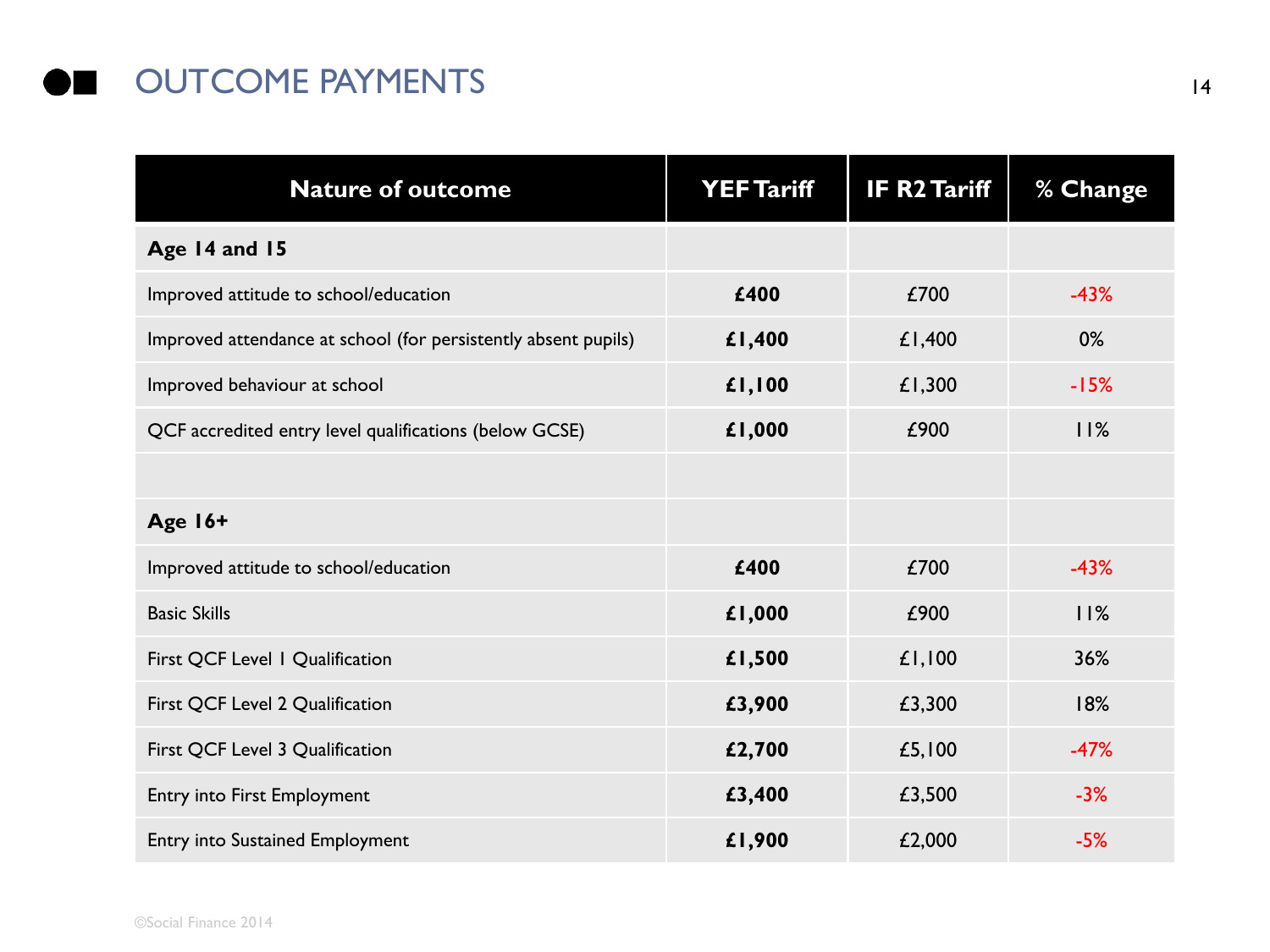

# HEALTH AND SOCIAL CARE SIBS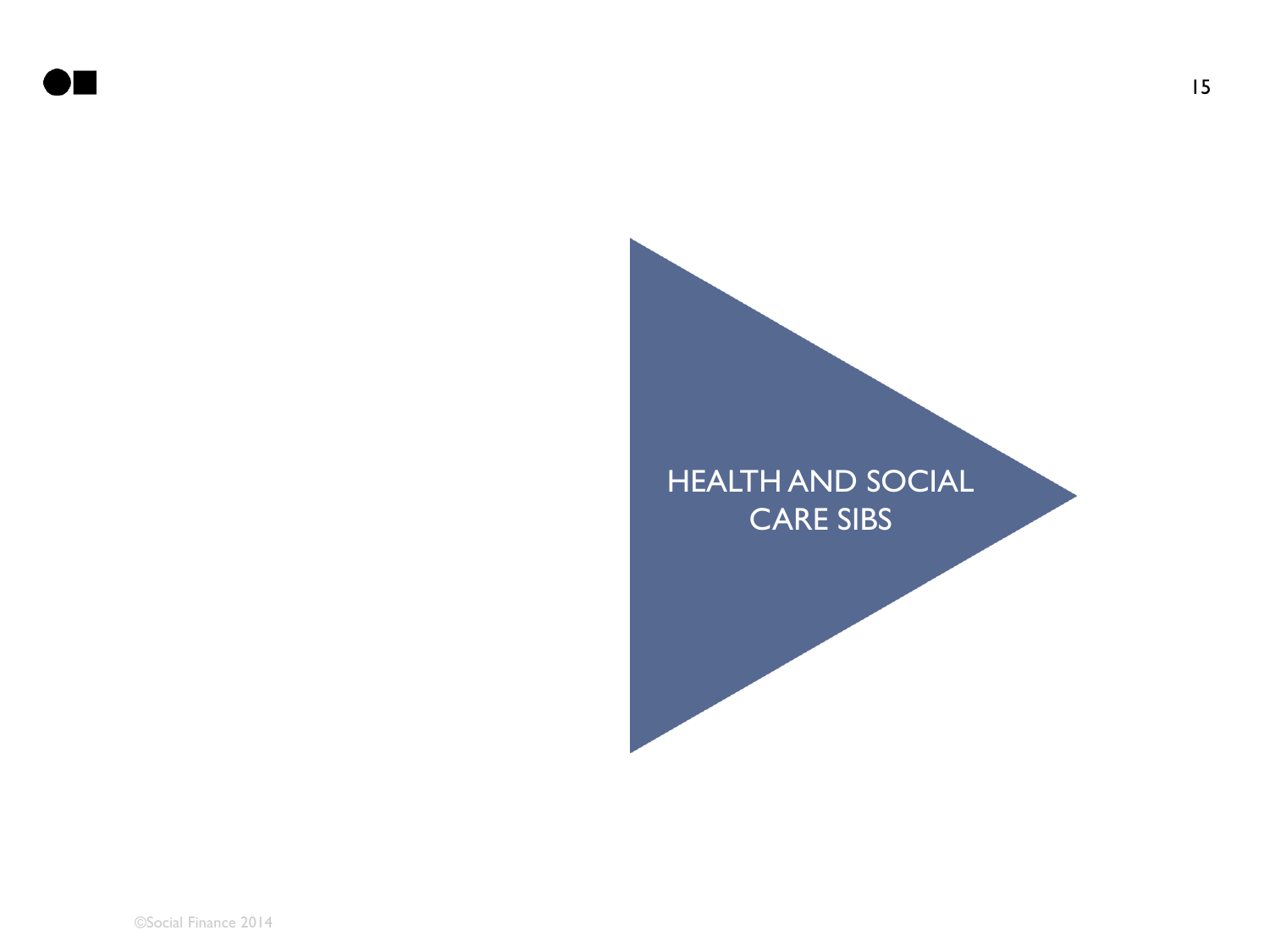### HEALTH AND SOCIAL CARE SIBS

**Social Finance has been working with two separate public sector commissioners and two charities (service providers) on reducing health service costs and improving quality of service delivery through a SIB.**

**Both Local Authority commissioners have moved into procurement in September 2014.**

| <b>Description</b>                     | <b>Building Connections</b><br><b>Social Impact Bond</b>                                          | <b>End of Life Care</b><br><b>Social Impact Bond</b>                                                                                                                |  |  |
|----------------------------------------|---------------------------------------------------------------------------------------------------|---------------------------------------------------------------------------------------------------------------------------------------------------------------------|--|--|
| <b>Social Issue Area</b>               | Lonely elderly                                                                                    | End of life care patients                                                                                                                                           |  |  |
| <b>Purpose</b>                         | Reduce loneliness amongst 3,000 older people<br>by better connecting them to their<br>communities | Improve patient care by supporting 3,000 end-<br>of-life patients to die in their usual place of<br>residence and by reducing the number of<br>emergency admissions |  |  |
| <b>Commissioner</b>                    | Worcestershire County Council and CCGs                                                            | Sandwell and West Birmingham NHS Trust                                                                                                                              |  |  |
| <b>Likely outcome</b><br>metric        | Improvements in Revised UCLA Loneliness<br>survey                                                 | Avoided emergency admissions;<br>Death in usual place of residence                                                                                                  |  |  |
| <b>Investment</b><br>period            | 5.25 years                                                                                        | 3.5 years                                                                                                                                                           |  |  |
| Est. capital need                      | Less than $£1$ million                                                                            | £1.3m (including $1^{st}$ loss facility investors)                                                                                                                  |  |  |
| <b>Expected IRR</b>                    | Approximately 7-10%                                                                               | Up to $10%$                                                                                                                                                         |  |  |
| <b>Unconfirmed</b><br>service provider | Age UK                                                                                            | Marie Curie Cancer Care                                                                                                                                             |  |  |
| <b>Timing</b>                          | <b>ITT September 2014</b>                                                                         | PQQ September 2014                                                                                                                                                  |  |  |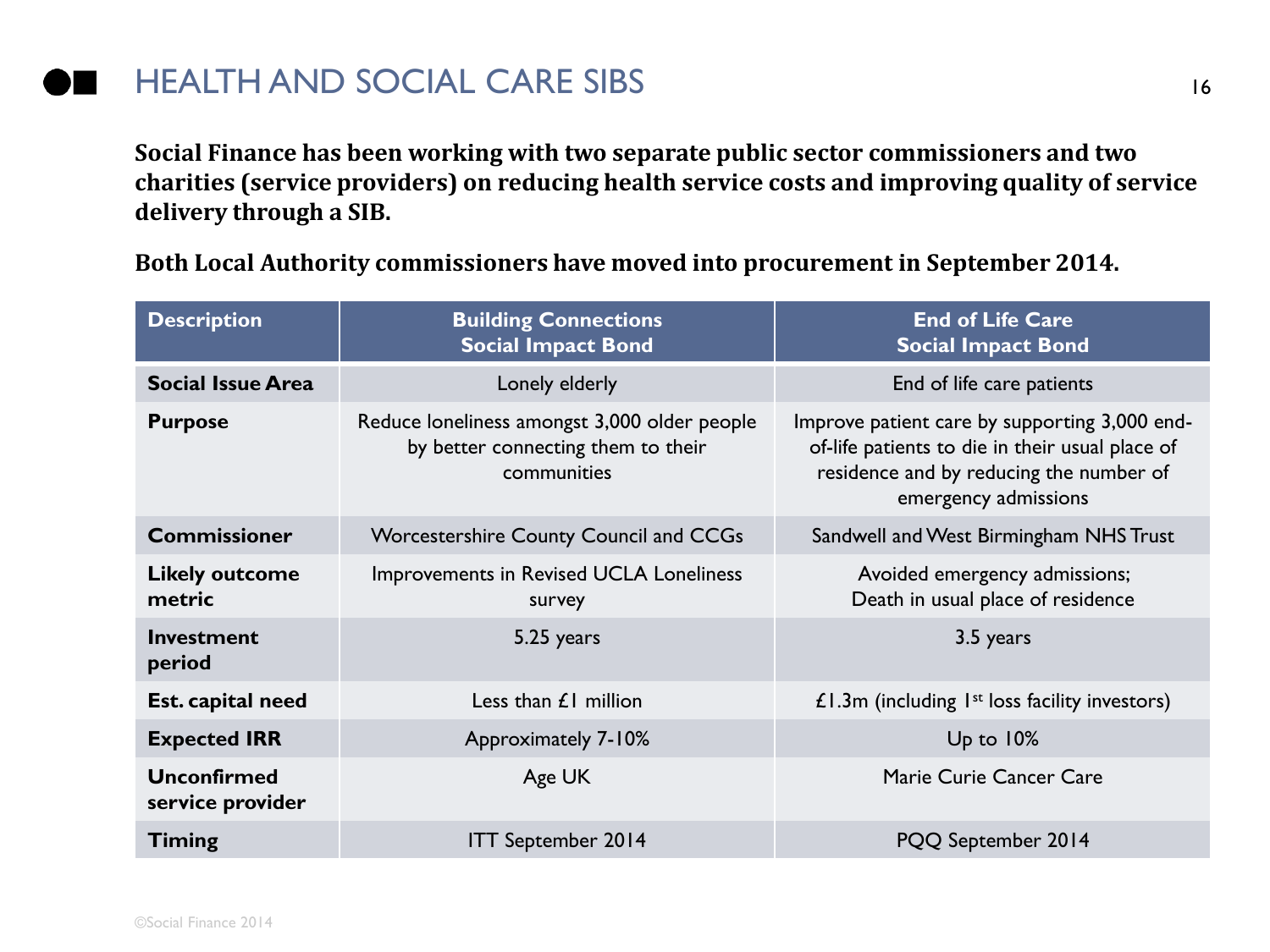### THE COSTS OF LONELINESS **SER**

**Social Finance has modelled some of the short and medium term health and social care value associated with long-term conditions developed as a result of loneliness. Total value will be higher.** 

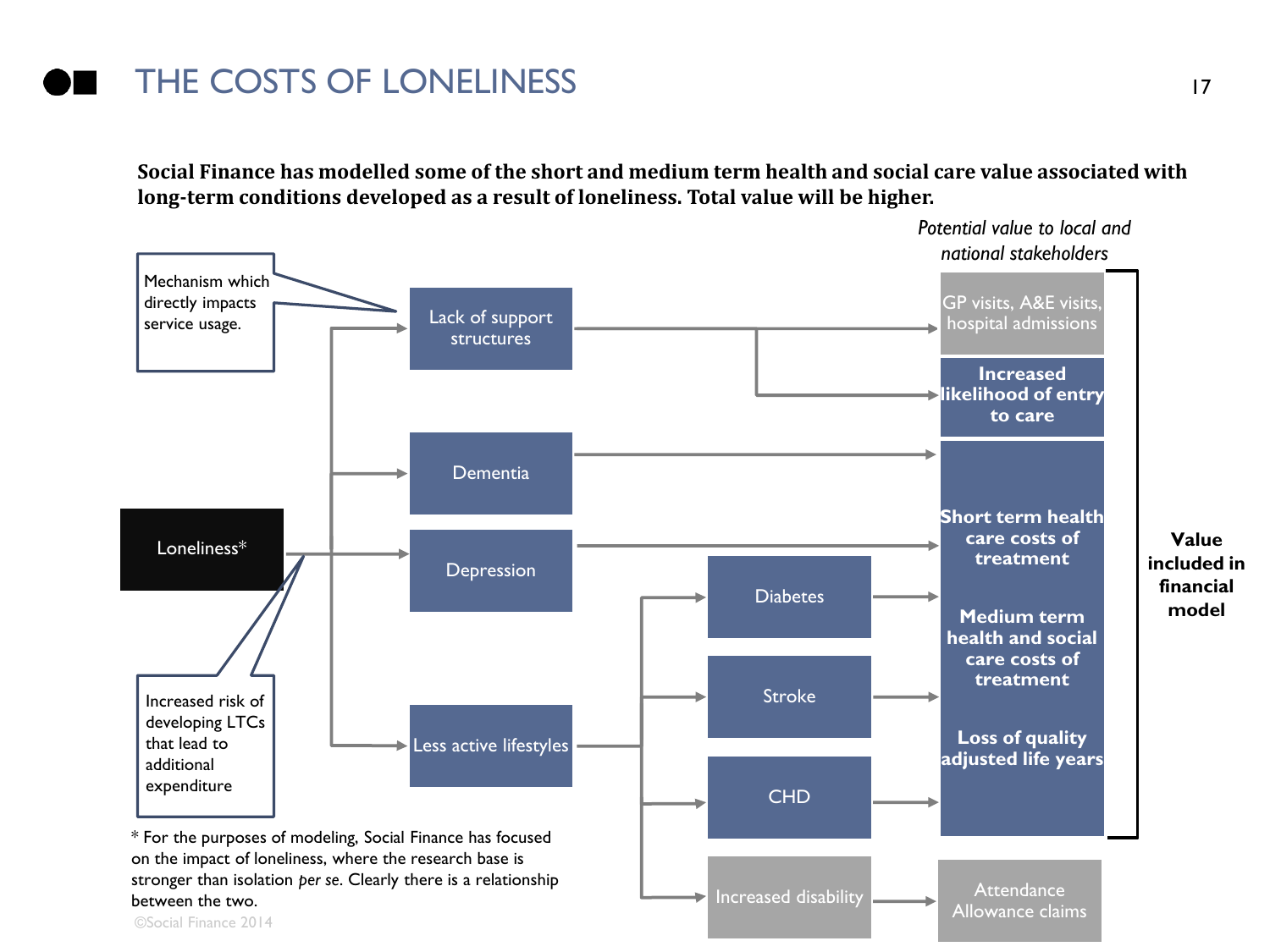

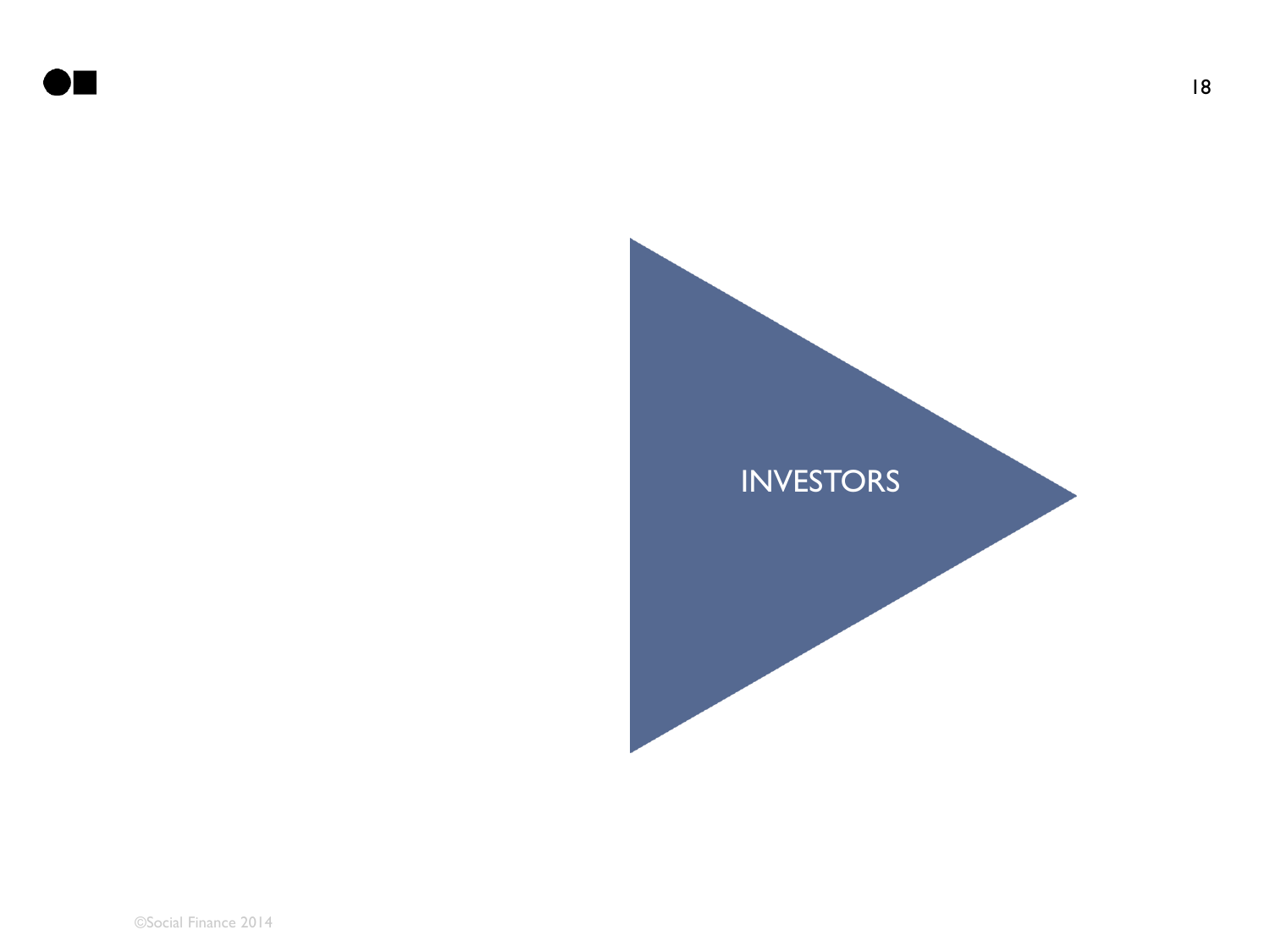

# DEFINITIONS <sup>19</sup>

| <b>Social Enterprise</b> | A social enterprise has the delivery of a specific defined impact at the<br>heart of its business model. This impact is not incremental but is a key<br>driver of growth and competitive advantage.                   |
|--------------------------|-----------------------------------------------------------------------------------------------------------------------------------------------------------------------------------------------------------------------|
| <b>Social Investment</b> | Social investment is investment where at the point of investing there is<br>a clear intent to support the delivery of the specific social impact,<br>alongside the usual considerations of financial return and risk. |



**Two points to note:**

**Social enterprises are not by definition non-profit maximising, e.g. in the Social Impact Partnership in Peterborough, the more successful positive social outcomes are generated, the more profit is generated.**

**Social enterprises need profits to remain sustainable. Without sustainability over time there cannot be social impact.**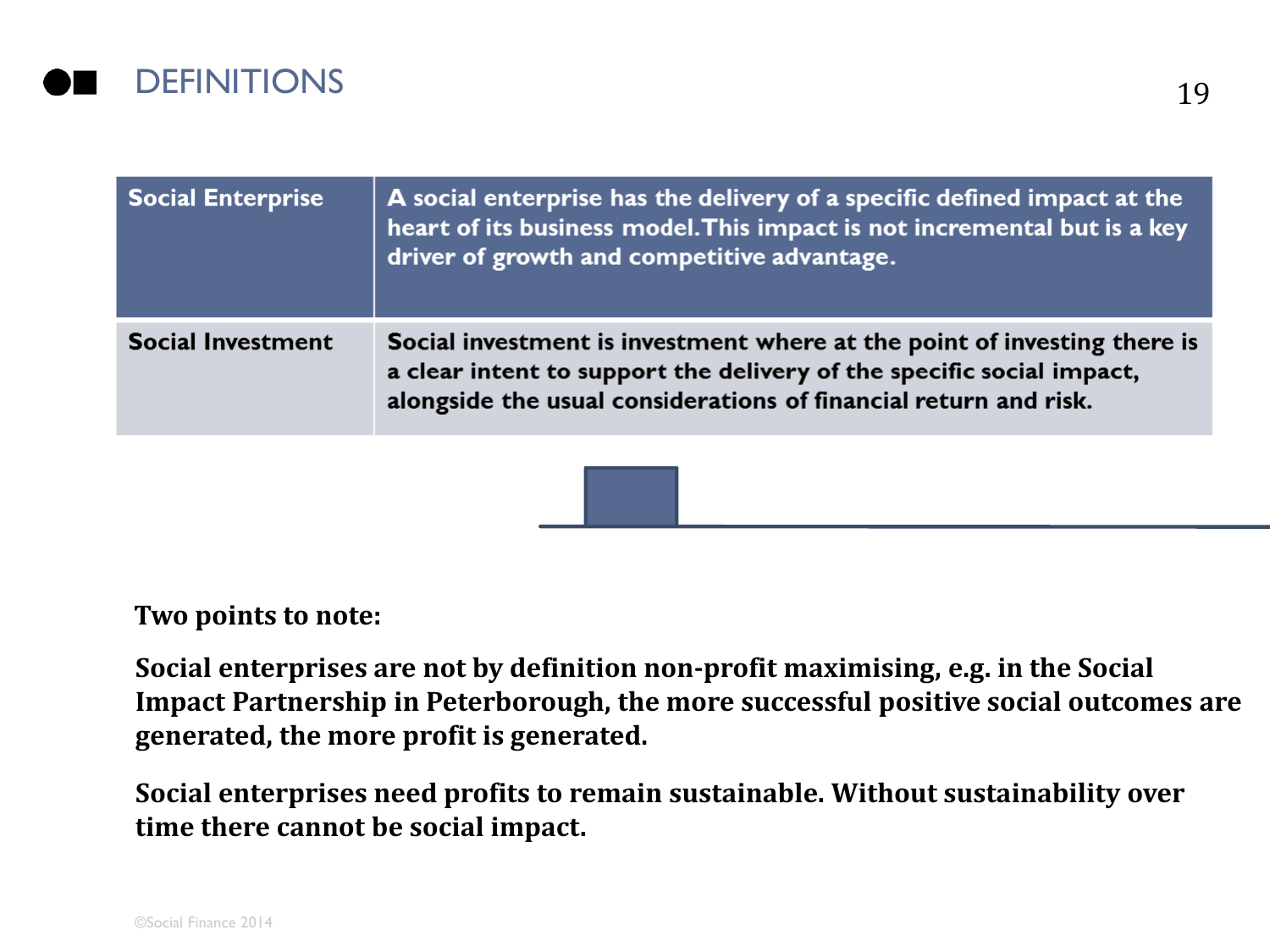# WHAT IS SOCIAL INVESTMENT? 20

**Investment where, at the time of the investment decision, the social purpose of the enterprise is a principal motive for the investment**